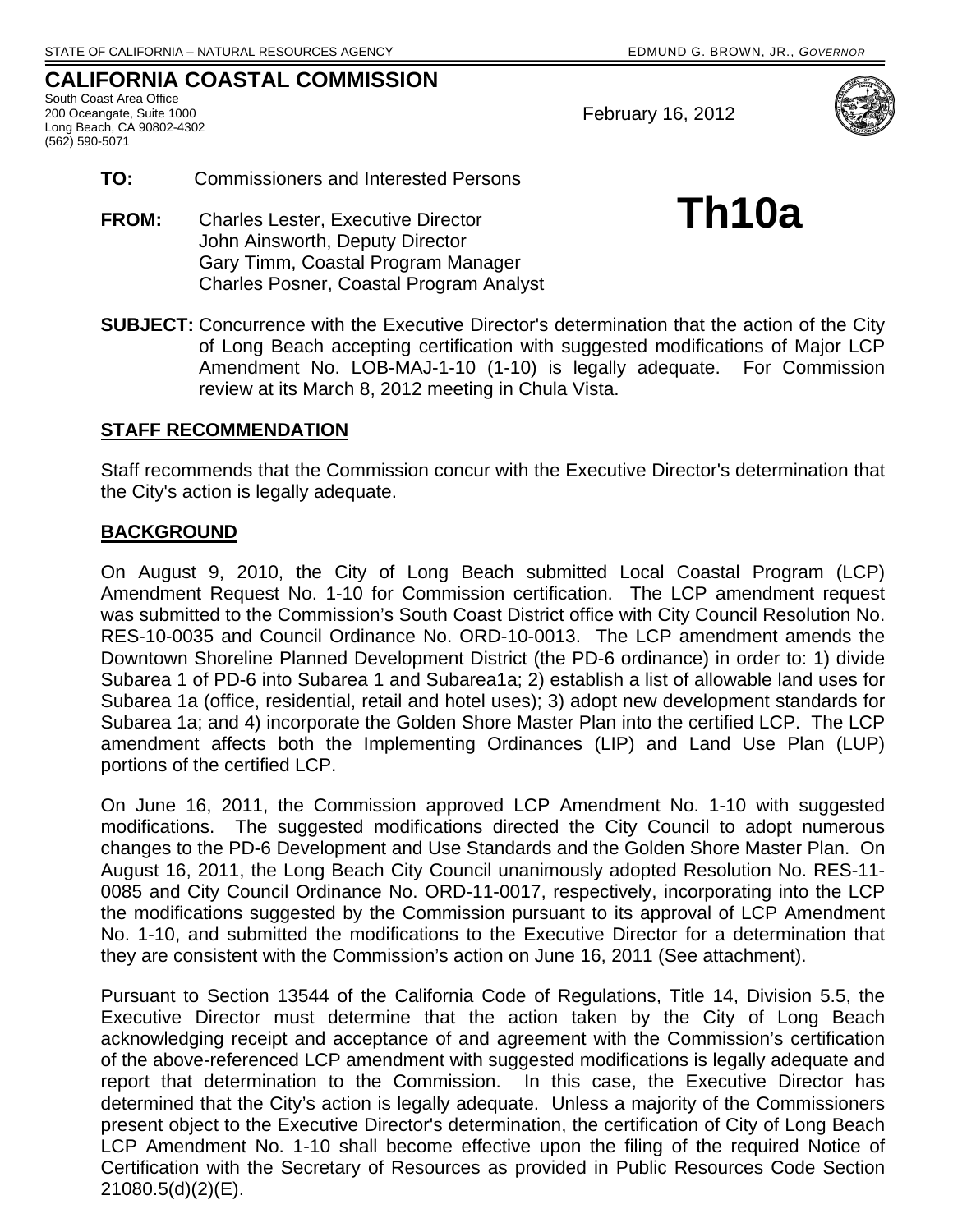RESOLUTION NO. RES-11-0085

A RESOLUTION OF THE CITY COUNCIL OF THE CITY OF LONG BEACH ADOPTING, AFTER PUBLIC HEARING, AMENDMENTS TO THE LOCAL COASTAL PROGRAM ELEMENT OF THE GENERAL PLAN OF THE CITY OF LONG BEACH; AND AUTHORIZING THE DIRECTOR OF DEVELOPMENT SERVICES TO SUBMIT CERTIFIED COPIES OF THIS RESOLUTION TOGETHER **AND ALL SUPPORTING MATERIALS THE WITH** ORDINANCE AMENDING THE DOWNTOWN SHORELINE PLANNED DEVELOPMENT DISTRICT (PD-6) TO THE CALIFORNIA COASTAL COMMISSION FOR APPROVAL **AND CERTIFICATION** 

The City Council of the City of Long Beach resolves as follows:

Section 1. The City Council does hereby find, determine and declare:

A. The City Council of the City of Long Beach has adopted, pursuant to Section 65300, et seq., of the California Government Code, a Local Coastal Program (LCP) as an Element of the City's General Plan.

The City Council desires to amend the Local Coastal Program **B.** (LCP) of the General Plan by amending PD-6 as it relates to the Golden Shore Master Plan, the Aquarium of the Pacific expansion, and the removal of certain Tidelands Trust restrictions in the PD-6 area as previously approved by the California State Lands Commission.

 $C_{\cdot}$ On April 13, 2011 at a duly noticed public hearing, the California Coastal Commission approved certain proposed amendments to

MJM:kjm A11-01814 (7/20/11) L:\Apps\CtyLaw32\WPDocs\D019\P015\00266126.DOC

1

 $\overline{2}$ 

3

4

5

6

 $\overline{7}$ 

8

9

10

11

 $12$ 

13

14

15

16

17

18

19

20

21

22

23

24

25

26

27

28

Long<br>D

Vesti

TY ATTORNEY

1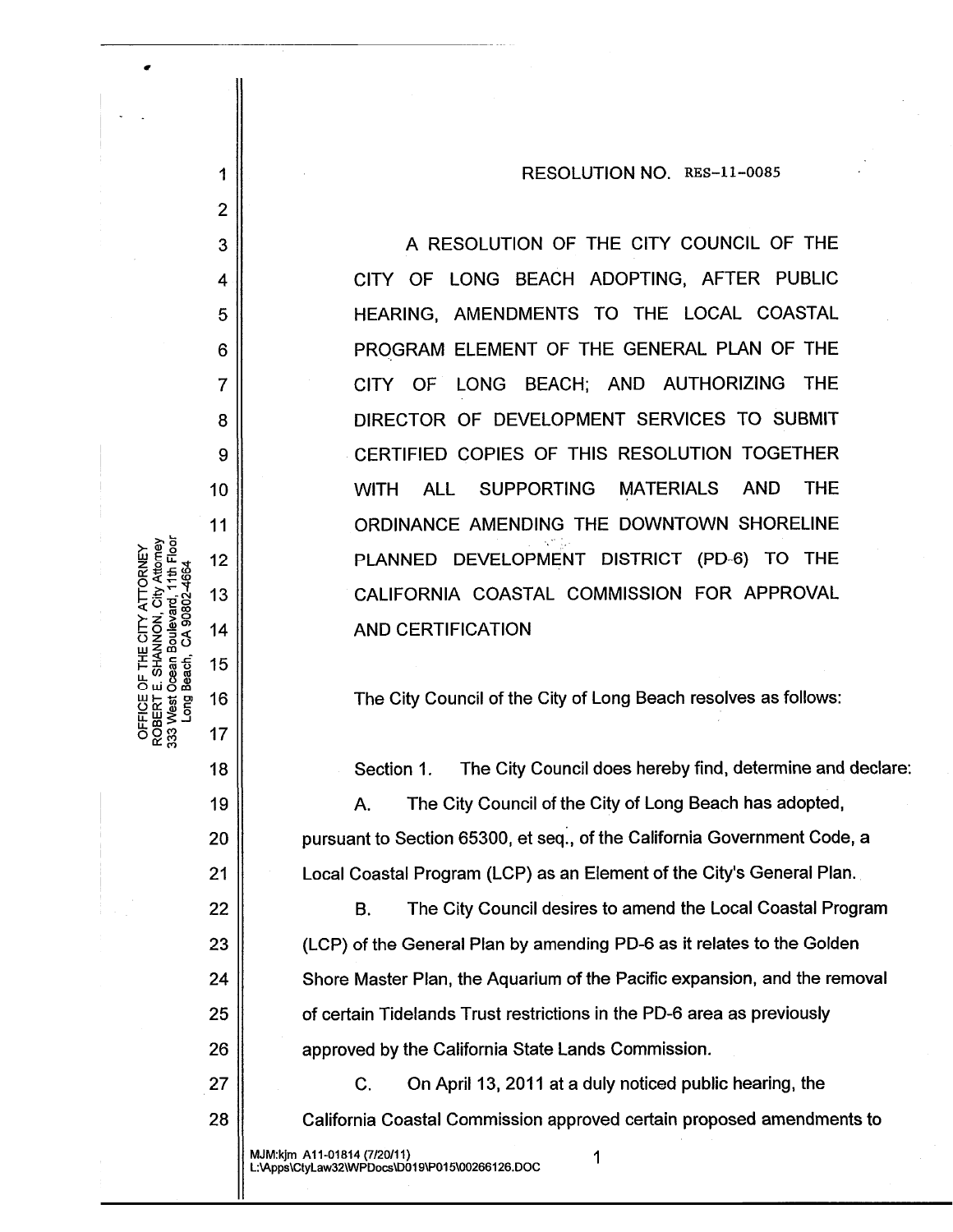PD-6 that would accommodate a development proposal to expand the Aguarium of the Pacific provided that the City incorporate a suggested modification to the PD-6 amendment under consideration.

D. On June 16, 2011 at a duly noticed public hearing, the California Coastal Commission approved certain proposed amendments to PD-6 that would accommodate a development proposal commonly referred to as the "Golden Shore Master Plan," provided that the City incorporate suggested modifications to the PD-6 amendment under consideration.

On June 21, 2011 the City Council authorized the City E. Manager to execute an Exchange Agreement with the State Lands Commission removing certain Tidelands Trust restrictions from the Queensway Bay parcel (the "Pike") of PD-6 and concurrently adding similar Tidelands Trust restrictions to certain areas of the City in and around the Colorado Lagoon parcel and the Marine Stadium Channel parcel, which Exchange Agreement was approved by the State Lands Commission at a duly noticed public meeting on June 23, 2011.

 $F_{\cdot}$ In accordance with the determination of the California Coastal Commission at its hearings conducted on April 13, 2011 and June 16, 2011, the City has incorporated the California Coastal Commission's "suggested" modifications" to the proposed amendments to PD-6 in an ordinance presented to and adopted by the City Council at a duly noticed public hearing conducted on August 9, 2011.

23 Section 2. The Director of Development Services is hereby authorized to 24 submit a certified copy of this Resolution and a certified copy of Ordinance No. 25 ORD-11-0017 amending the zoning regulations of the City of Long Beach together 26 with appropriate supporting materials, to the California Coastal Commission for 27 certification and approval by the Coastal Commission as amendments to the City's Local 28 Coastal Program and the implementing ordinances thereof in accordance with the

2

MJM:kjm\_A11-01814 (7/20/11)<br>L:VApps\CtyLaw32\WPDocs\D019\P015\00266126.DOC

ROBERT E. SHANNON, City Attorney<br>333 West Ocean Boulevard, 11th Floor OFFICE OF THE CITY ATTORNEY CA 90802-4664 Beach, i puo 1

 $\overline{2}$ 

3

4

5

6

 $\overline{7}$ 

8

 $\Omega$ 

10

11

 $12$ 

13

14

15

16

17

18

19

20

 $21$ 

22